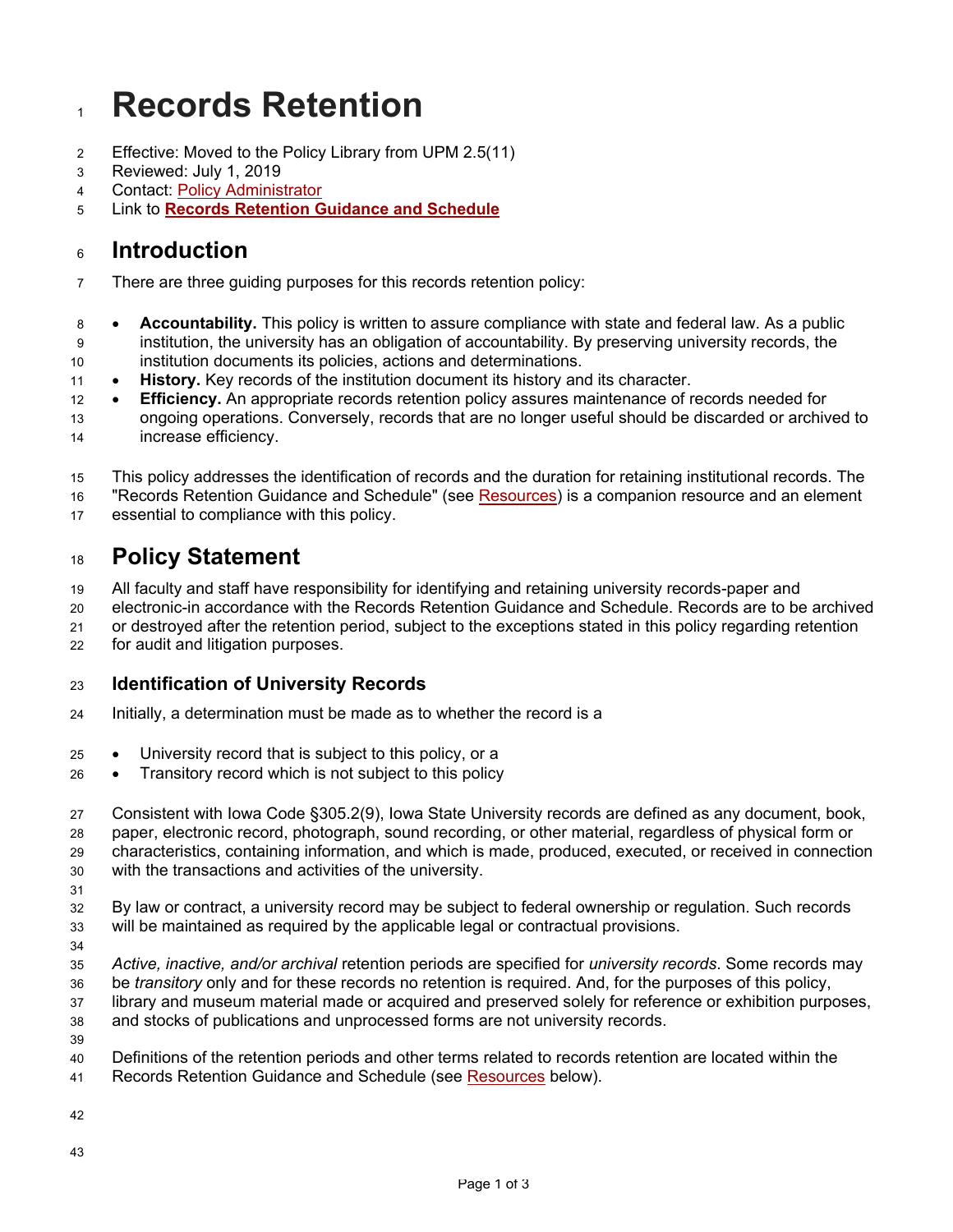### **Records Retention Schedule**

- All faculty and staff have responsibility for complying with the provisions of the Records Retention
- Schedule which addresses the management and preservation of specific university record types. The
- Schedule indicates the required--
- Duration for which each record type must be retained
- Responsibility assignments for the management of active records, the storage of inactive records, and the archival of permanent records
- Confidentiality of each record type
- Disposal method (if applicable)
- Contact information for submitting additions, updates, and corrections to the Retention Schedule

 **Permanent retention:** The University Archives must be consulted regarding permanent storage decisions. Permanently retained records are to be stored in a media form and location that will adequately endure the passage of time.

#### **Exceptions**

#### **Caution: Audit, Litigation, or Public Records Request**

 A university record may not be destroyed by the holder of the record if the holder is aware of any audit, litigation, public records request, claim, negotiation, open administrative review, or other action involving

the record. Records must be maintained until all required audits and requests are completed and should

be retained beyond the listed retention periods when there is a probability of litigation either involving

records or requiring their use. If the Offices of University Counsel, Internal Audit, or Research Ethics, or

the Research Integrity Officer have issued a litigation or legal hold, records relevant to the issue must be

preserved until the hold has been released.

#### **Redundancy**

Excess copies of records should be destroyed when they cease to be useful and should never be kept

 longer than the university record. Stocks of obsolete forms or pamphlets are not considered to be university records and are not subject to this policy or the Records Retention Guidance and Schedule.

#### **Federal Contracts**

 Federal contracts may require the application of federal records disposition schedules. In such cases, the federal records disposition schedules will take precedence over the University Records Retention Policy and Schedule.

#### **Disposal of Records**

University records that are not archived permanently will at some point be subject to disposal.

#### **Expired Records**

The unit chair or director (or designee) is responsible for conducting an annual review to identify records

with expired retention periods. The disposition of expired records must be handled in a systematic

 manner. If an expired university record is to be destroyed, the unit chair or director must preauthorize the destruction.

#### **Secure Destruction**

The unit chair or director is responsible for assuring the secure destruction of sensitive or confidential

records that will no longer be retained. Secure destruction is required for records containing confidential

 information. Paper records must be shredded or destroyed in a manner to make them unreadable. Digital media must be scrubbed or destroyed using current industry standards. See Resources section below for

"Confidential Document Destruction."